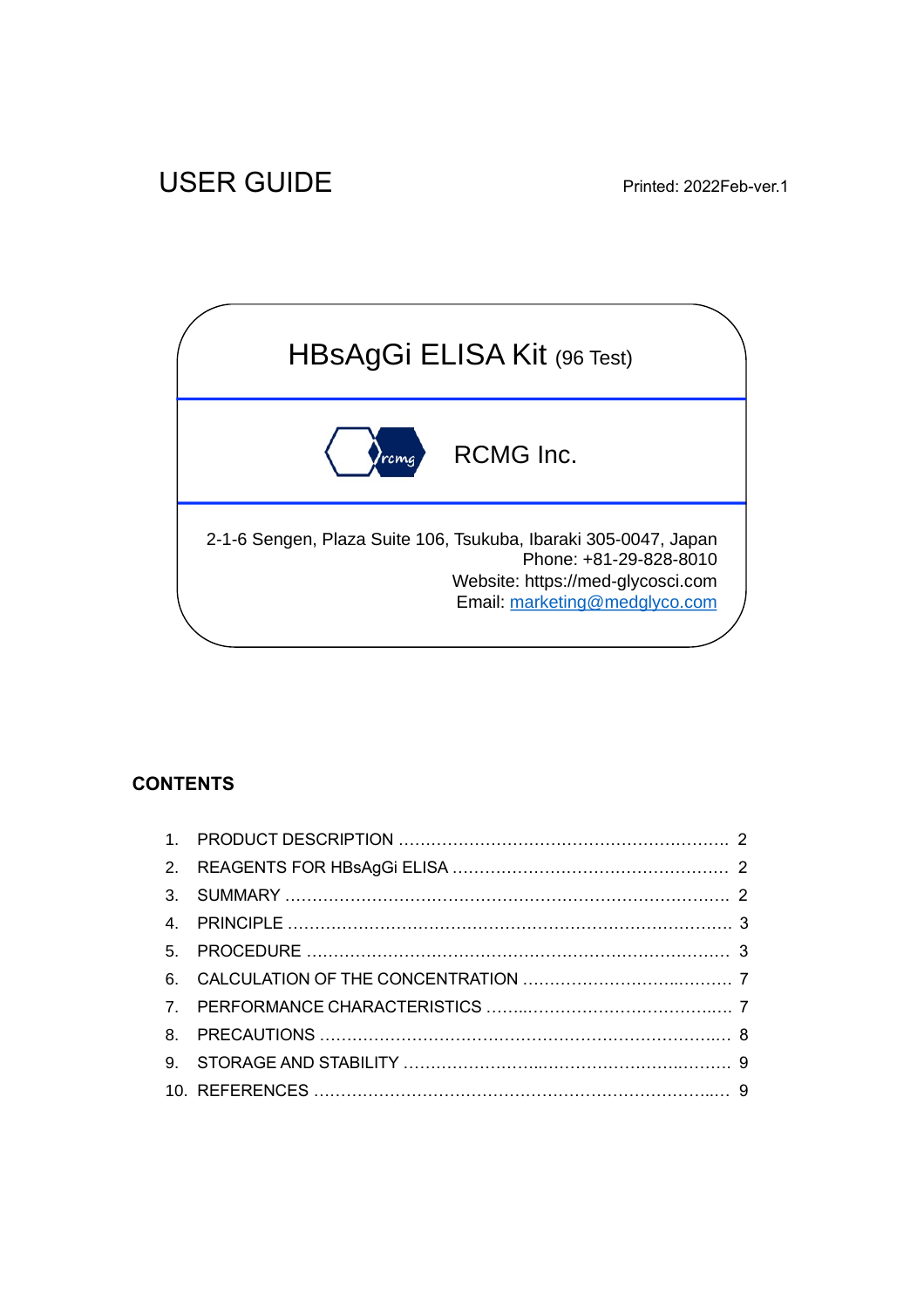### 1 Product description

The HBsAgGi ELISA Kit is an enzyme-linked immunosorbent assay for the quantitative detection of HBV particles containing *O*-glycosylated M-HBsAg. For Research Use Only. Not for use in diagnostic procedures.

### 2 Reagents for HBsAgGi ELISA

- 2.1 Materials included in this kit
	- 1) HBsAgGi antibody coated plate: 96 well (8-well strip x 12)
	- 2) Standard M-HBsAg (800 ng/mL):1 mL (2 mL tube)
	- 3) Dilution Buffer: 24 mL (12 mL x 2 bottles)
	- 4) HRP-labeled HBsAgGi antibody:11 mL
	- 5) 20X Wash Buffer: 50 mL
	- 6) TMB Substrate:12 mL
	- 7) Stop Solution (0.2 M Sulfuric acid): 12 mL
	- 8) Plate seal: 3
	- 9) User Guide

### 2.2 Materials and equipment required but not provided

- 1) Plate reader: 450 nm
- 2) Plate washer
- 3) Plate shaker (If available)
- 4) Reagent reservoir
- 5) Micropipette (20 µL, 200 µL, 1000 µL)
- 6) Multi-channel pipette
- 7) Disposable microtubes and pipet tips
- 8) Distilled water

### 3 Summary

The HBs antigen that constitutes the envelope of HBV particles consists of three glycoproteins of different sizes (S-HBs antigen, M-HBs antigen, and L-HBs antigen), and infectious HBV particles with HBV DNA or HBV RNA have all HBs antigens. On the other hand, the blood of HBV-infected patients contains many subviral particles that are not infectious, and the subviral particles mainly consist of S-HBs antigen. The anti-HBV surface antigen glycosylated isomeric antibody (HBsAgGi) used in this kit is specific for genotype C and binds mainly to infectious HBV particles.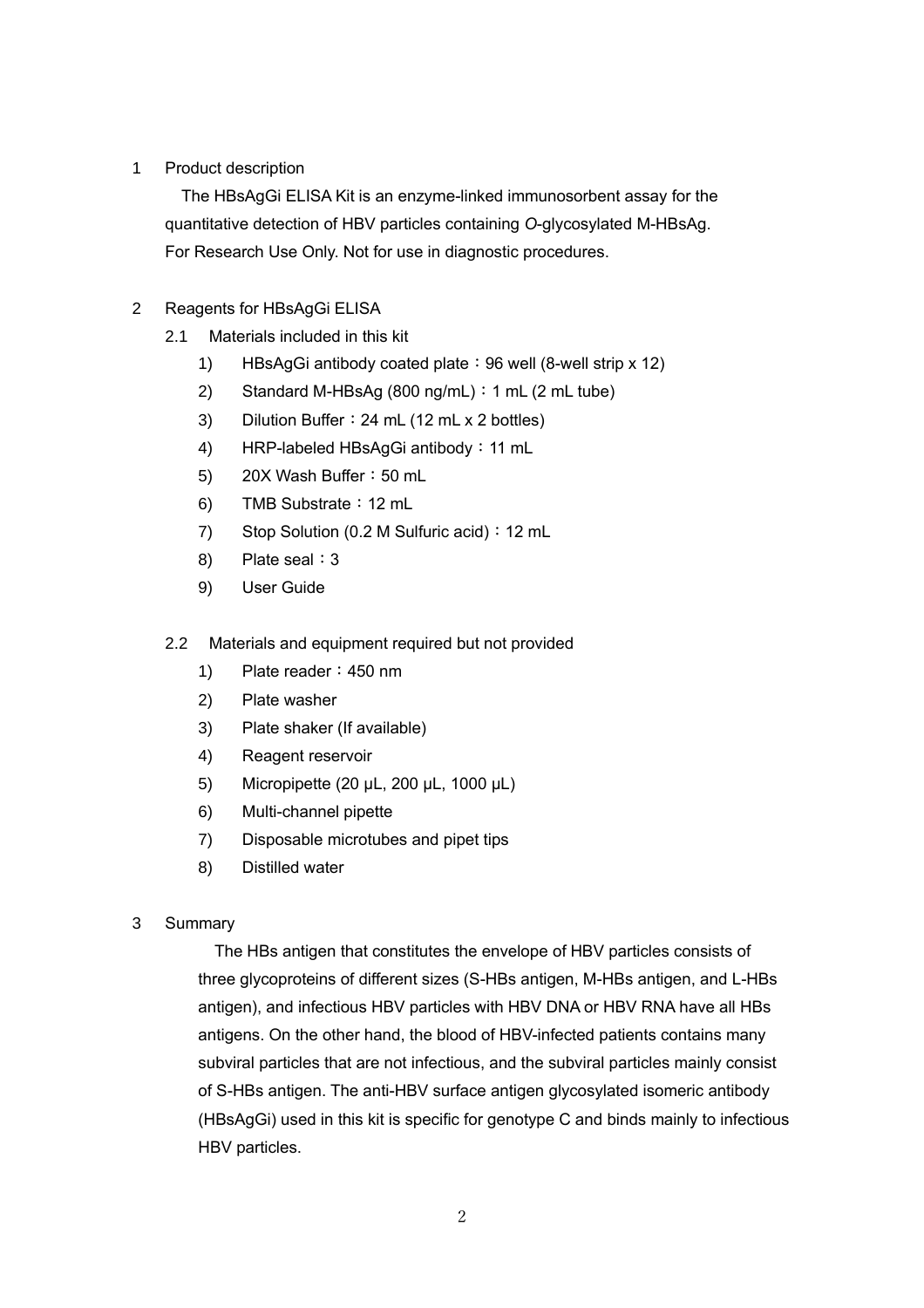#### 4 Principle

This product is a kit for HBV measurement by sandwich ELISA method. An anti-HBV surface antigen glycosylation isomer antibody (HBsAgGi) is adsorbed onto microwells. HBV particles and standards can be captured by HBsAgGi antibody (STEP 1). After washing, the HBV particles captured on the ELISA microwells will be further reacted with the peroxidase conjugated antibody, HRP-labeled HBsAgGi (STEP 2). After further washing, HRP substrate (TMB substrate) is added into the well. After the incubation, the reaction is stopped by the addition of Stop solution and the absorbance at 450nm is measured by a plate reader (STEP 3). The M-HBsAg protein concentration in the sample will be calculated by using a calibration curve prepared by measuring the standard material (M-HBsAg protein in the kit) with different concentrations.



Figure 1 Procedures of HBsAgGi ELISA kit

#### 5 Procedure

- 5.1 Preparation
	- 1) Cell culture supernatant, serum, and plasma were tested with this assay. Serum samples should be collected according to the usual method and assayed within 1 week at 4°C after collection. If stored longer, samples should be aliquoted and must be stored frozen at -20°C or below and avoid repeated freeze-thaw cycles. Prior to assay, the frozen sample should be brought to room temperature. Samples containing a visible precipitate must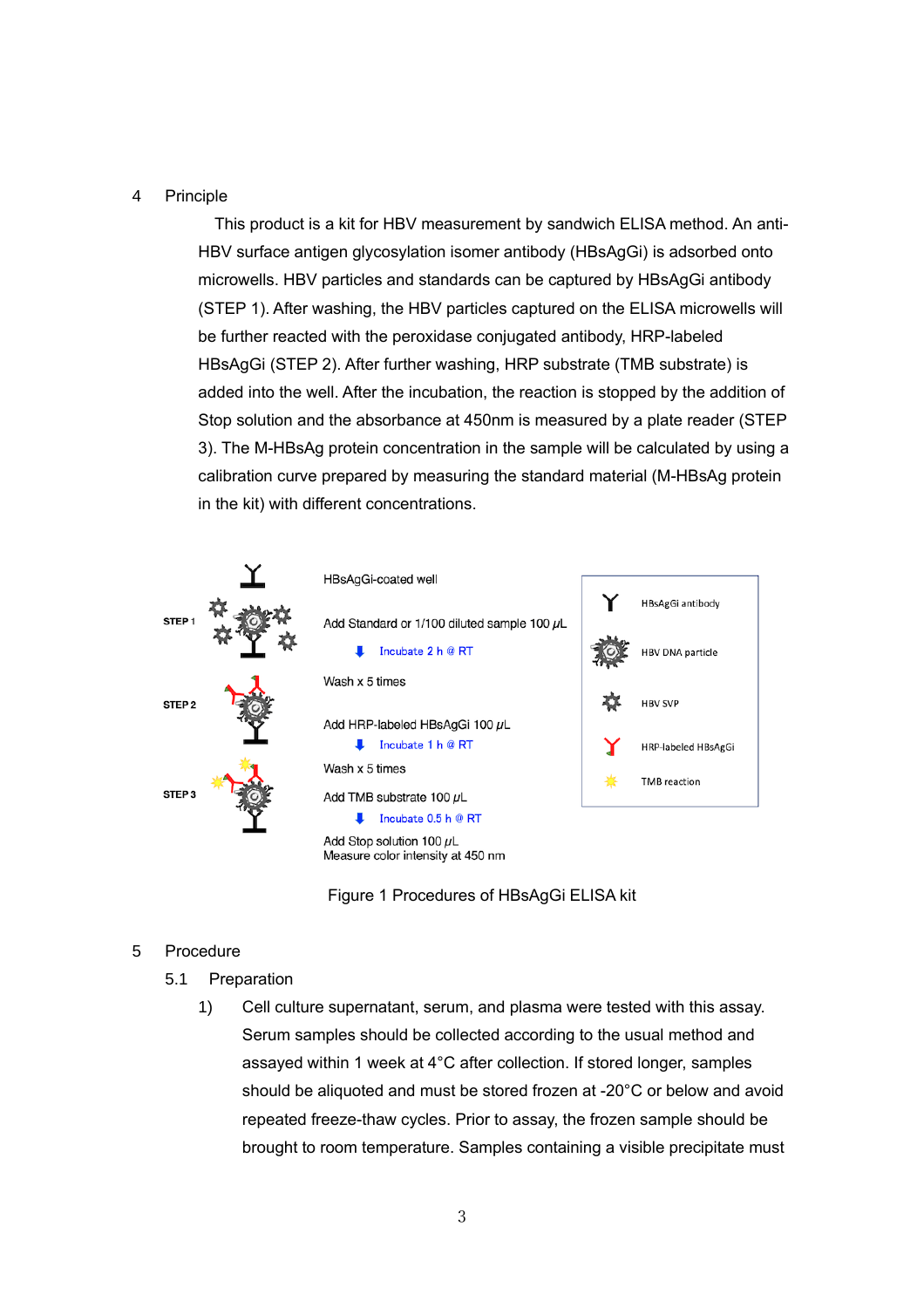be clarified before use for the assay.

- 2) Prepare 1X washing solution by mixing 50 mL of 20X Wash Buffer with 950 mL of purified water. After mix well, transfer to a clean bottle and store at 4– 30°C. The 1X washing solution is stable for 30 days.
- 5.2 Preparation of standards

Prepare seven microcentrifuge tubes, labeled 400 ng/mL, 200 ng/mL, 100 ng/mL, 50 ng/mL, 25 ng/mL, 12.5 ng/mL, and 6.25 ng/mL. Add 250 µL of Dilution Buffer to each tube. Spin down the tube of Standard M-HBsAg (800 ng/mL) in the kit. Take 250 µL of the Standard M-HBsAg and add it to the 400 ng/ml tube and mix. Next, take 250 µL from the 400 ng/ml tube and add it to the 200 ng/mL tube and mix. Make a 2-fold serial dilution to 6.25 ng/mL in the same manner.



5.3 Sample dilution method

Serum samples should be diluted 100-fold with Dilution Buffer; for duplicate assays (recommended), add 217.8 µL of Dilution Buffer to a dilution test tube, add 2.2  $\mu$ L of sample, and mix.

- 5.4 Preparation of reagents
	- 1) Antibody for detection: HRP-labeled HBsAgGi antibody should be used without dilution. For the remainder of the HRP-labeled HBsAgGi antibody, close the tube tightly and keep storing at 2-8°C.
	- 2) TMB Substrate: Remove from refrigerator and allow to come to room temperature. It can be used as is.
	- 3) Stop Solution: Remove from the refrigerator and let it come to room temperature. It can be used as is.
- 5.5 Measuring protocol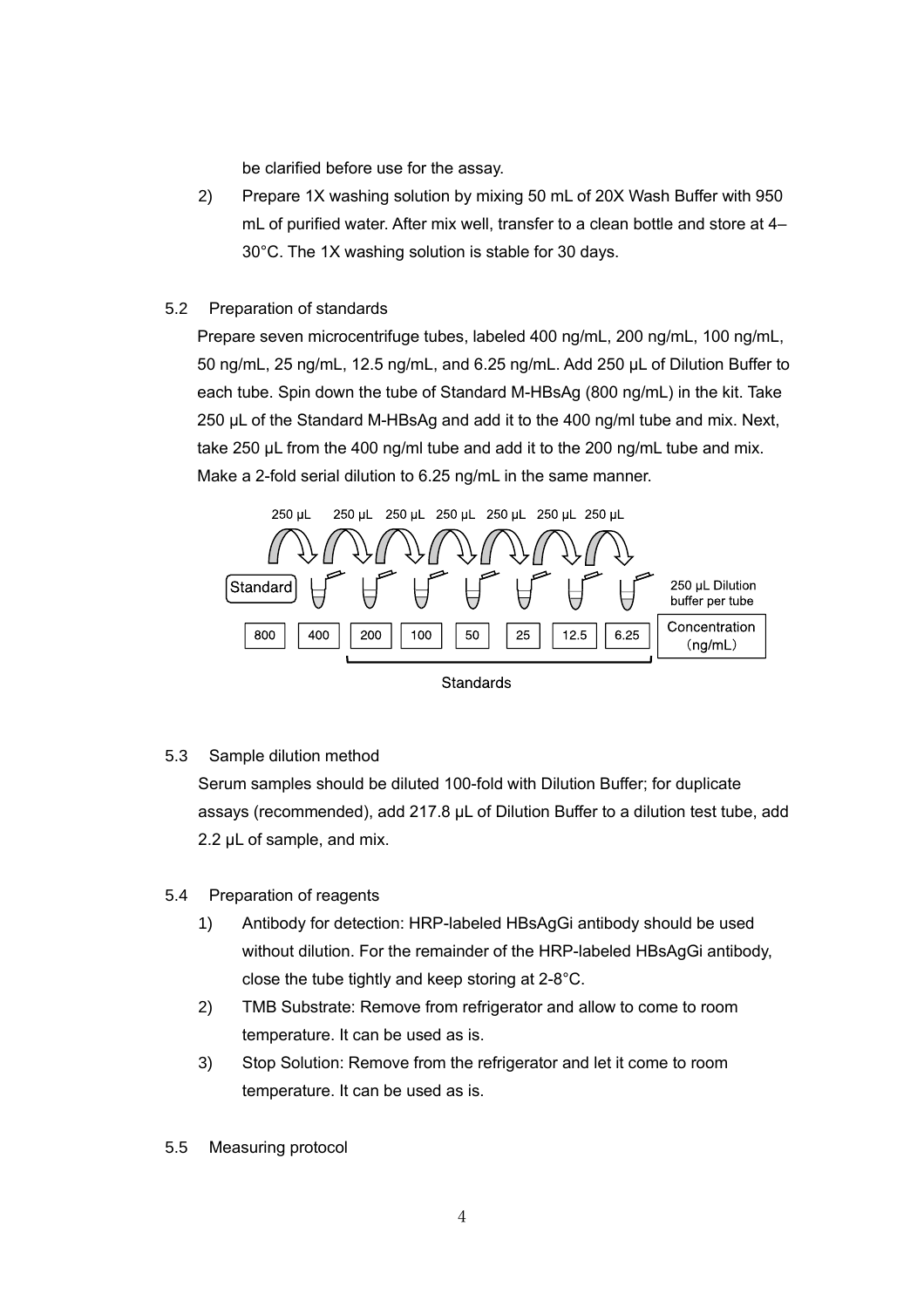- 1) Determine the number of microwell strips required for measuring samples and number of wells for standards and blanks. Each sample, standard, and blank should be assayed in duplicate (recommended). Remaining microwell strips should be returned into the provided bag, which must be carefully resealed to avoid moisture absorption and stored at 2-8°C
- 2) Standards: Add 100 µL of the Dilution Buffer (blank standards) in two wells of the microwell strips as the blanks. In the same way, add 100 µL of each standard ranging from 6.25 ng/mL to 200 ng/mL to two wells (100 µL/well).
- 3) Samples: Add 100 µL of samples 100-fold diluted with Dilution Buffer into two wells (100 µL/well).
- 4) First incubation: After all additions have been made, seal the microwell strips and incubate for 2 hours at room temperature. If available, gently shake the microwell strips (approximately 400 rpm/min).
- 5) Wash: Remove the plate seal gently and empty wells. Wash microwell strips 5 times with Wash Buffer (350 µL/well).
- 6) HRP-labeled HBsAgGi: Add 100 μL of HRP-labeled HBsAgGi to all wells, including the blank wells.
- 7) Second incubation: Seal the microwell strips and incubate for 1 hour at room temperature. If available, gently shake the microwell strips (approximately 400 rpm/min).
- 8) Wash: Remove the plate seal gently and empty wells. Wash microwell strips 5 times with Wash Buffer (350 µL/well).
- 9) HRP reaction: Prepare TMB Substrate in a reservoir with enough amount for the assay. By using a multi-channel pipette, add 100 µL of TMB Substrate to all wells and incubate the strips at room temperature up to 30 min. The color development of the well should be monitored and the reaction should be stopped at the appropriate timing. The reaction will present blue coloration. Stop the reaction of the wells with blank being clear, around 25 ng/mL being light blue, and 200 ng/ml being dark blue.
- 10) Stop reaction: Add 100 µL of the Stop Solution to each well from the reservoir with enough amount for the assay by using a multi-channel pipette. Mix the solution to stop the reaction by gently shaking the microwell strips. The color of the wells will change from blue to yellow after the addition of the stop solution. Note: The Stop Solution is  $0.2 M H<sub>2</sub>SO<sub>4</sub>$ , please use with caution.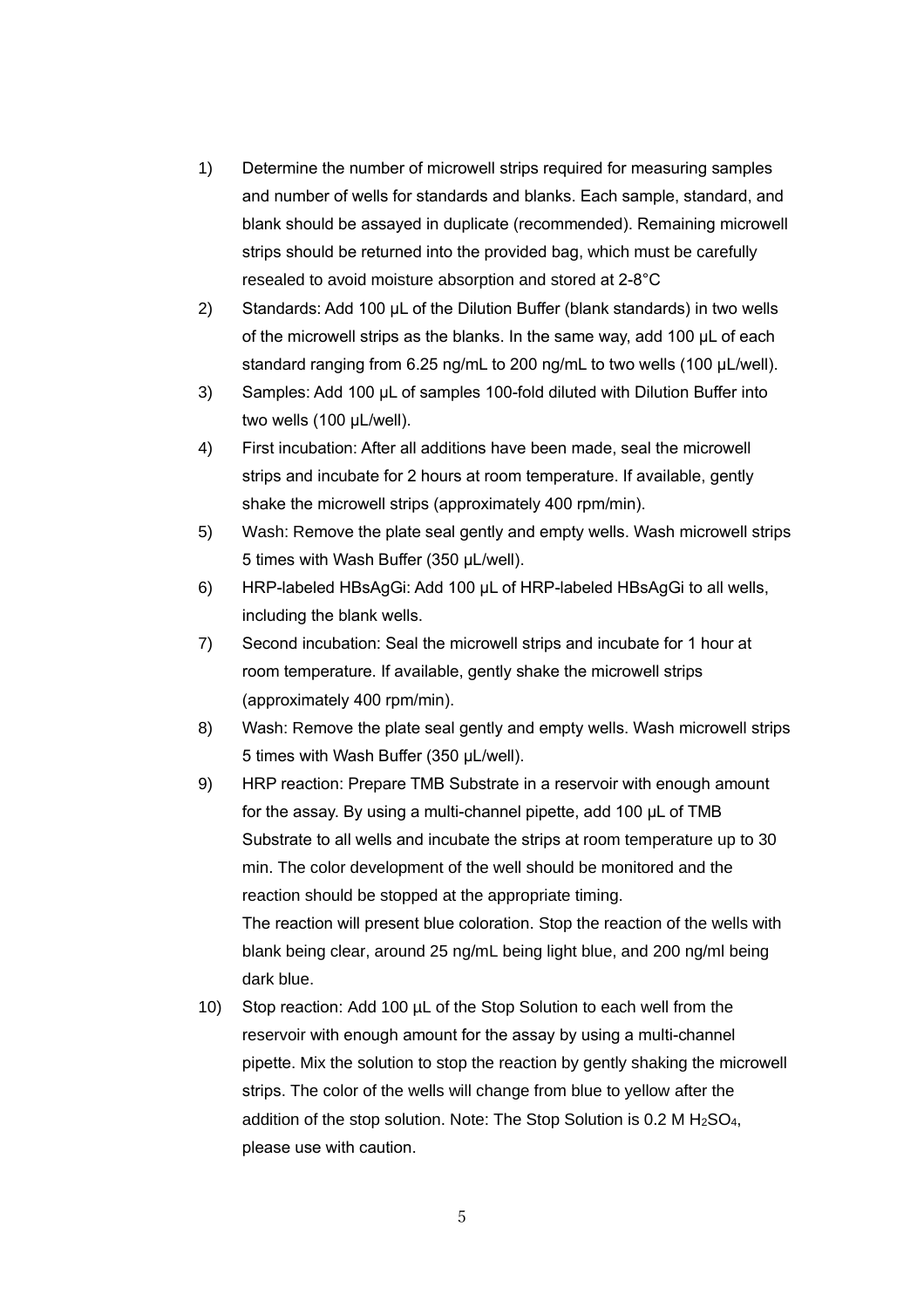11) Measurement: After stopping the reaction, read the absorbance of each microwell at 450 nm with a plate reader within 15 minutes. Optionally, read the absorbance at 620 nm as the reference wave length. Determine the absorbance of both samples and standards including blanks.

NOTE: In case of incubation using a shaker, the obtained values may be higher than the value obtained without shaking.

- 6 Calculation of the concentration
	- 1) Calculate the average absorbance of each concentration of the standard M-HBsAg reactive with HBsAgGi antibody.
	- 2) Prepare a calibration curve by taking the concentration of the standard on the horizontal axis and the absorbance of 450 nm on the vertical axis of the logarithmic graph.
	- 3) Calculate the concentration of M-HBsAg from the absorbance readings of each sample according to the above calibration curve graph.
	- 4) Quantification cannot be performed outside the range of the calibration curve. If the measured value is near the upper limit of the calibration curve (O.D. 450 value is higher than 2.0), measure again after dilution to obtain the amount of M-HBsAg.





5) Example of standard curve of M-HBsAg is shown.

- 7 Performance characteristics
	- 7.1. Sensitivity

The limit of detection of M-HBsAg was determined to be 0.89 ng/mL (mean plus 3 standard deviations obtained from 10 independent measurements).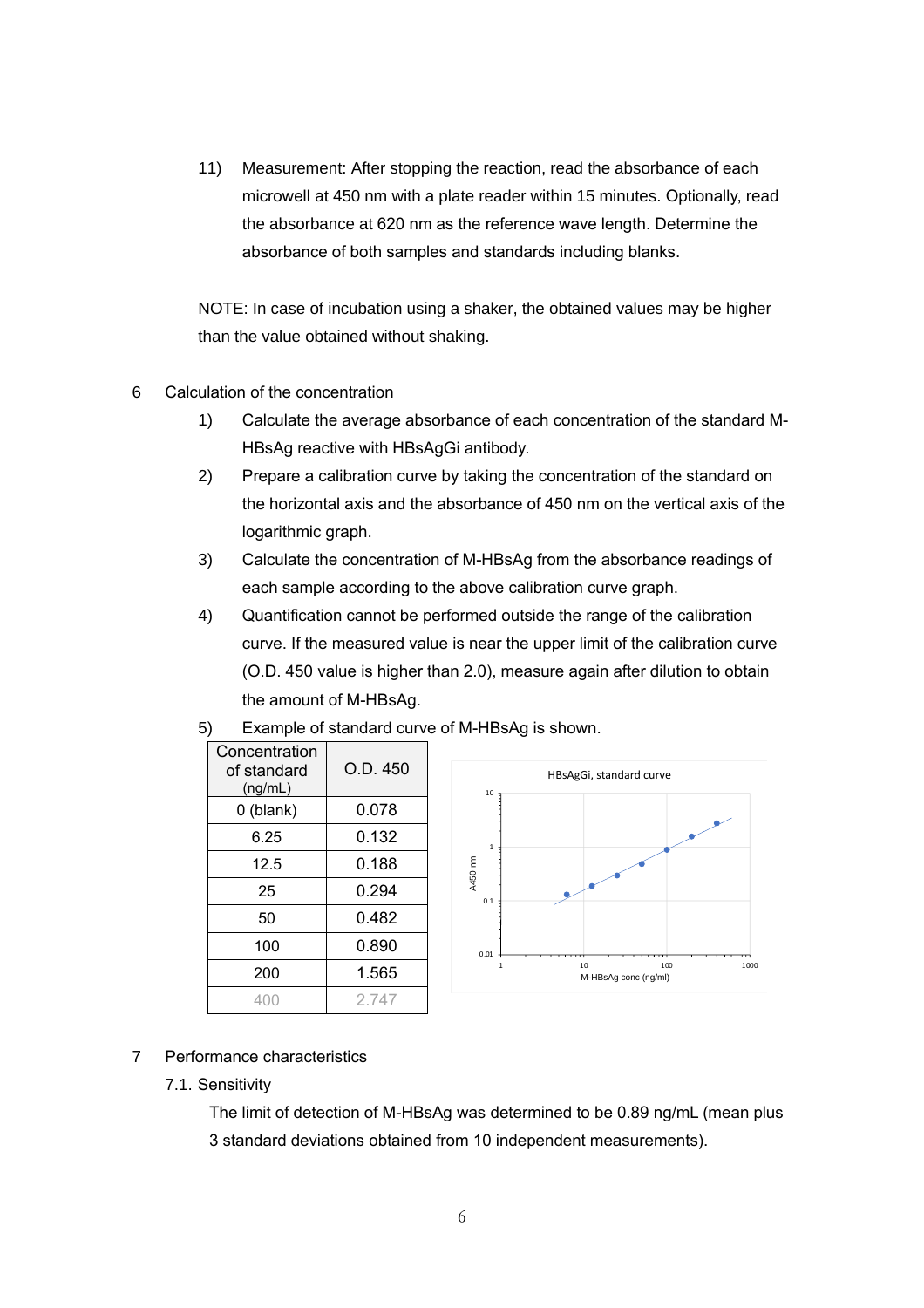### 7.2. Reproducibility (Intra-assay)

Intra-assay reproducibility was determined by assaying the serum samples at 6 replicates. Coefficient of variation (C.V.) value on the same plate using a known concentration of 3 samples is less than 10%.

| Sample                   | Serum 1 | Serum 2 | Serum 3 |
|--------------------------|---------|---------|---------|
| Number of determinations |         |         |         |
| Mean (ng/mL)             | 110.4   | 45.0    | 89.2    |
| $C.V.$ $(\%)$            | 1.82    | 2.52    | 2.65    |

### 8 Precautions

- 8.1 Precautions for handling (hazard prevention)
	- 1) Serum specimens and samples should be handled with the caution that they are infectious. In order to avoid the risk of infection, protective measures such as safety cabinets, gloves, lab coats, goggles, and masks should be taken during measurement.
	- 2) This kit contains sodium azide as a preservative. If the reagent is accidentally put into the eyes or mouth, or comes in contact with the skin, first aid measures such as rinsing thoroughly with water should be taken, and medical attention should be sought as necessary.
	- 3) Since this kit contains sulfuric acid as a reaction stop solution, if it is accidentally put into the eyes or mouth, or adheres to the skin, take first aid measures such as rinsing thoroughly with water. If necessary, see a medical doctor.
- 8.2 General precautions
	- 1) The designated reference material (recombinant Standard M-HBsAg) and diluted standards should be used for calibration curve preparation.
	- 2) The specified sample diluent should be used for dilution of samples.
	- 3) A calibration curve should be prepared for each sample measurement.
	- 4) The reagent should be used immediately after opening the kit and stored at 2-8°C with the lid closed.
	- 5) The reagent should be stored under the specified conditions and should not be used after the expiration date.
	- 6) This kit is for research use only and should not be used for any purpose other than those specified.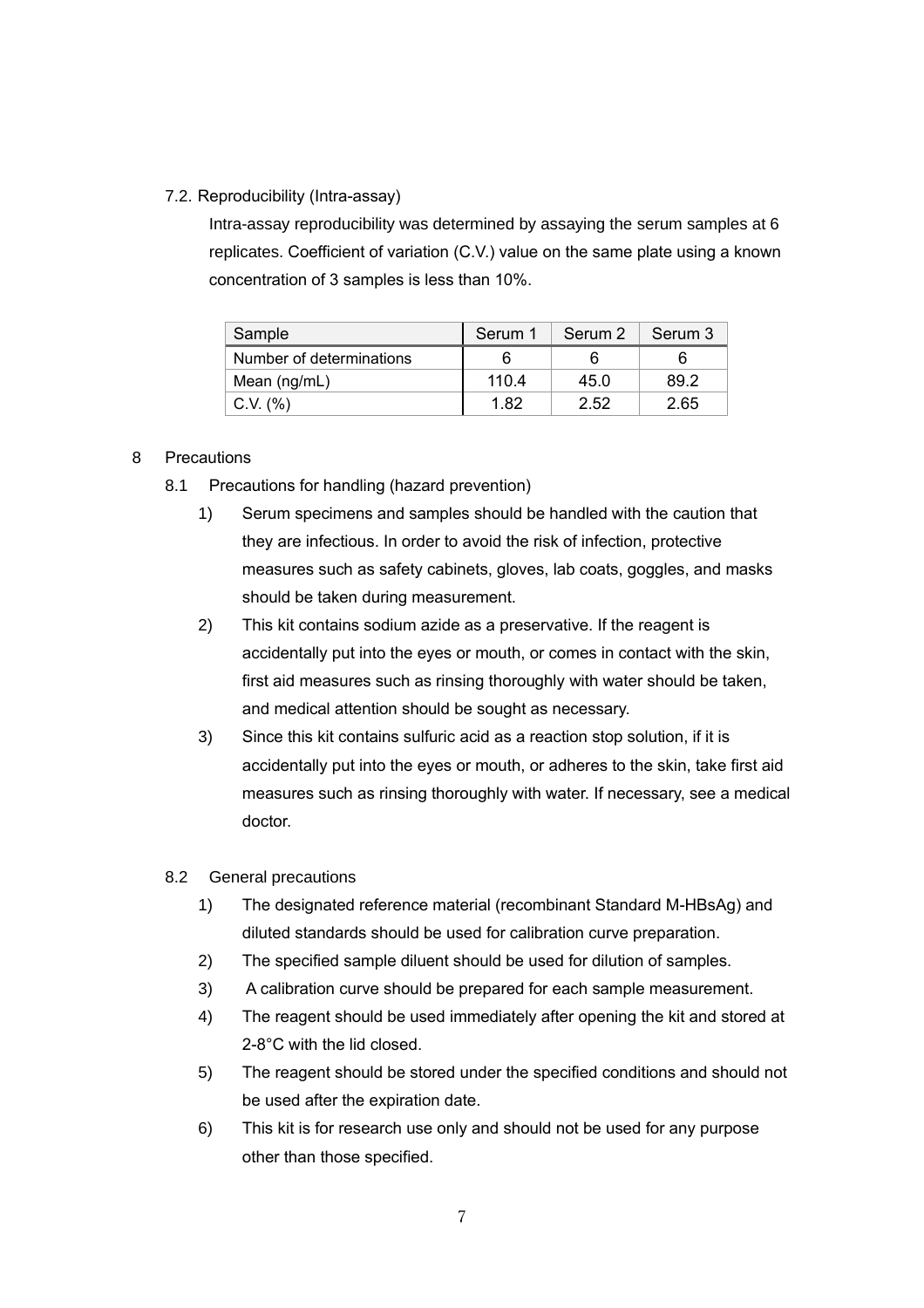- 8.3 Precautions for disposal
	- 1) Serum specimens and samples should be handled as potentially infectious, and precautions should be taken regarding the disposal of used tips, plates, and liquid waste.
	- 2) Chips used for specimens should be sterilized with sodium hypochlorite (soaked in 1% effective concentration for at least 1 hour). Chips, plates and waste solution should be sterilized by autoclaving (121°C, 20 minutes or longer).
	- 3) Waste solution should be disposed of in accordance with the Water Pollution Control Law and other relevant regulations.
	- 4) Since the Dilution buffer contains sodium azide as a preservative, the liquid waste should be wasted by a specialized waste disposal company
	- 5) Waste materials (used plastic products) should be disposed of as chemical adherents by a specialized waste disposal company.
	- 6) Specimens should be handled in a safety cabinet, but if they are accidentally scattered or contaminated, wipe them off with paper towels, and then sterilize them by wiping with sodium hypochlorite (effective concentration: 1%).

## 9 Storage and stability

All kit components except Stop Solution must be stored at 2-8°C. All reagents are stable for 12 months after manufacturing when stored at the indicated conditions.

### 10 References

- 1. Schmitt et al. Structure of pre-S2 *N* and *O*-linked glycans in surface proteins from different genotypes of hepatitis B virus. (2004) J Gen Virol 85:2045-2053.
- 2. Dobrica et al. *N*-Glycosylation and *N*-Glycan Processing in HBV Biology and Pathogenesis. (2020) Cells 9:1404.
- 3. Angata et al. *O*-glycosylated HBsAg peptide can induce specific antibody neutralizing HBV infection. (2021) Biochim Biophys Acta Gen Subj. 1866:130020

### **Manufacturer**

RCMG Inc., 2-1-6 Sengen, Plaza Suite 106, Tsukuba, Ibaraki 305-0047, Japan